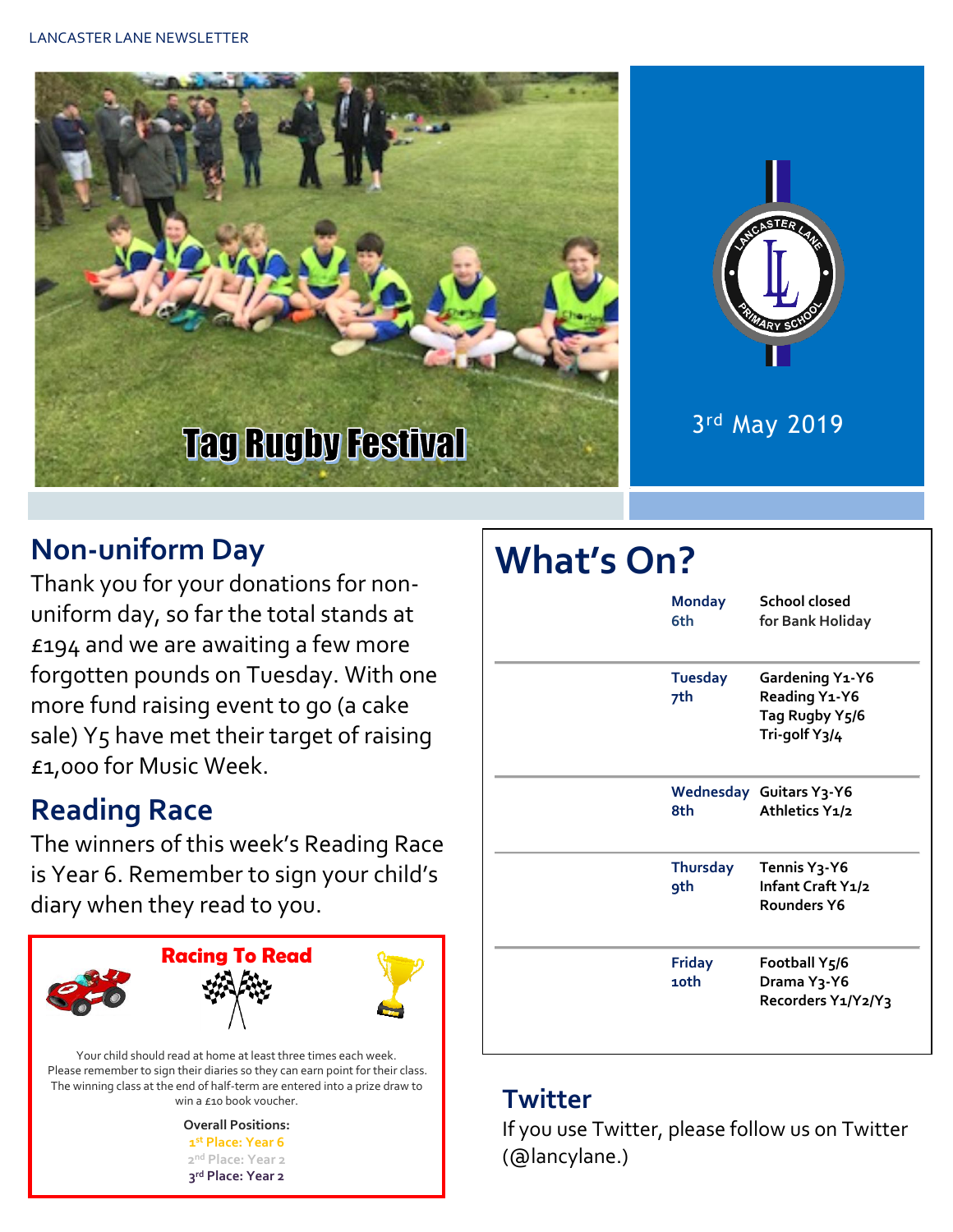## **Tag Rugby Festival**

Well done to our Y6 children who won the Sportsmanship Award at the Tag Rugby Festival earlier in the week. Year 3 and 4 also attended a Tag Rugby Festival and as ever did Lancaster Lane proud.

## **End of Year Trips**

We are in the process of organising the end of year trips. Keep your eye on ParentMail for the information and we will endeavour to keep the price at under £15.

## **Bluebell Fairy Walk**

18th May 2019, Brinscall Woods. 14:00 - 16:00 The annual magical fairy trail through the spectacular Brinscall bluebells returns! They will be stopping to make natural crowns on the way and then finishing up on site for refreshments and to make your very own peg fairy (or elf!) to take home. This is a family event  $-$  £7 per person for adults and children (under 3s are free if they're not participating - if you would like your under 3 to make a peg fairy you will need to buy a ticket), includes all refreshments and materials. Booking essential - tickets available via our website: [www.wildwooddays.co.uk/events](http://www.wildwooddays.co.uk/events)

## **Outside Achievements**

Thomas in Y1 attended an Easter School at Chorley Football Club and received a trophy for the best penalty, Tilly in Y4 gained her Entertainer badge at Brownies and Dylan in Y3 won the Sportsmanship Trophy at First Kicks Football. Well done to all of you.



Year 1 looked at plants and transferred<br>their observations into a drauging their observations into a dransfer.<br>their observations into a drawing.



Reception using sweets for their maths work



Year 4 gathered ideas from Year 2 for<br>their pop-up book dosing their pop-up book design